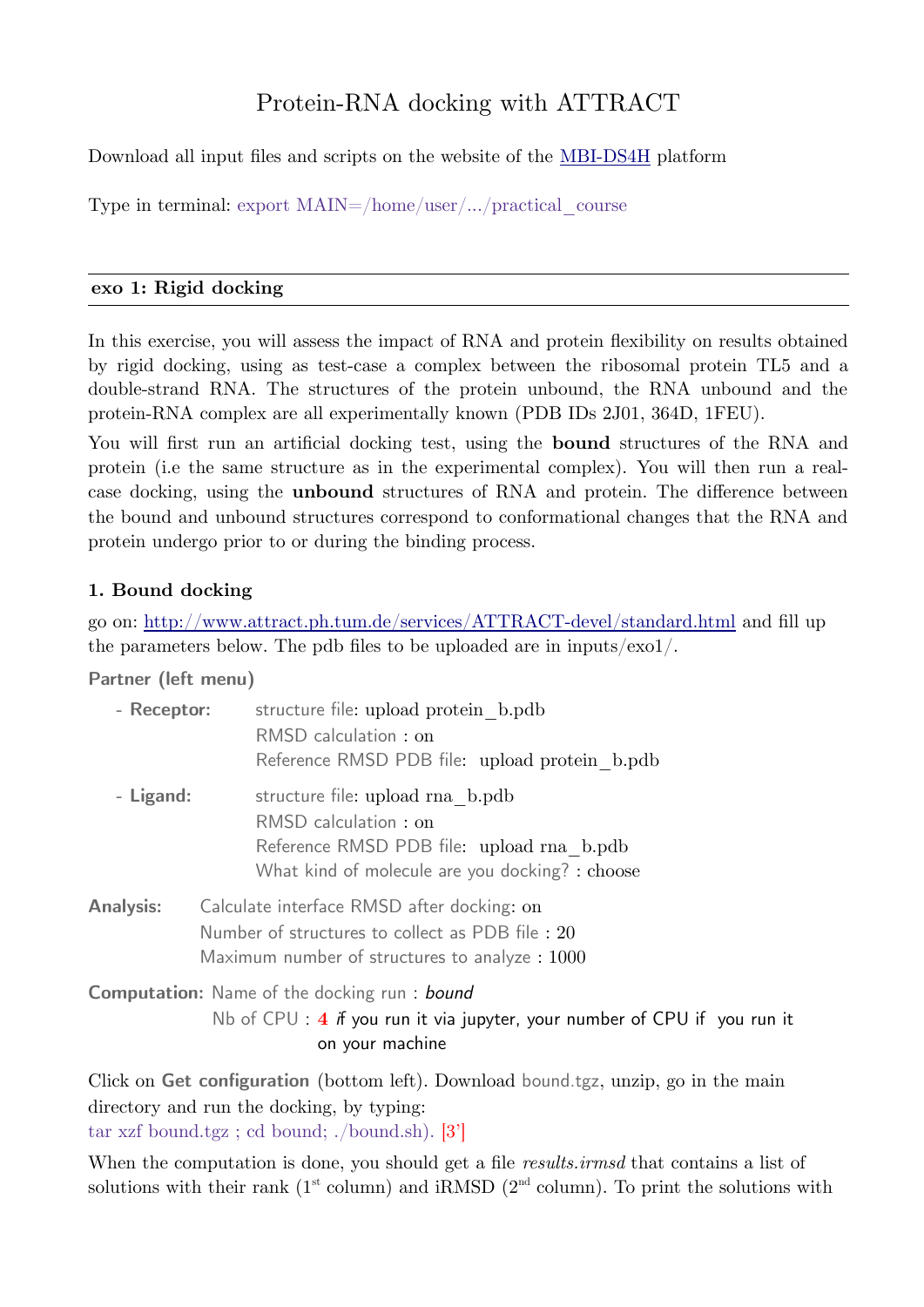$iRMSD < 3$  A in the top-100 ranked solutions (if any), type: awk '\$1<100 && \$2<3' results.irmsd

Plot the results: \$MAIN/scripts/plot-rmsd-rank.sh result.irmsd

How is the sampling<sup>[1](#page-1-0)</sup>? The scoring<sup>[2](#page-1-1)</sup>?

Visualize the top-20 ranked solutions: pymol results.pdb receptor.pdb ligand.pdb Check the consistency of the iRMSD values by comparing the models obtained to the bound molecules.

# **2. Unbound docking**

Have a look in pymol at the unbound structures of the RNA and protein ([protein/rna]\_**ub**.pdb), that have been fitted on the bound structures ([protein/rna]\_**b**.pdb). Look at an all-atom representation (e.g. "lines"). What difficulty will the rigid unbound docking face?

Close and re-open the web-interface (not just refresh, else some parameters are not reinitialized). Perform the docking with the unbound forms. As you still want to compare your results with the experimental structure of the complex, keep the bound form of each molecule as the Reference RMSD PDB file to compute the iRMSD. Download, run the docking and analyze the results like previously.

How are the sampling and scoring affected by the molecule flexibility ?

# **exo 2: Flexible docking**

To account for molecules flexibility during docking, we will test and compare two forms of flexible docking and their combinations:

- Pre-compute **harmonic modes** (i.e. energetically favorable directions of deformation) based on the structure of each molecule and its internal atomic forces. The modes are then used as additional degrees of freedom along the minimization. This is very demanding in term of computational time, so here we will limit ourselves to up to 4 modes, while in principle a dozen is recommended.
- Use a **conformational ensemble**, i.e. a set of different unbound structures. Those can come from different X-ray experiment, or NMR experiment, or can be obtained by MD simulations (cf lecture by S. Pasquali). Here we provide a set of 10 RNA structures coming from NMR, and 3 protein structures coming from X-ray.

We will use as a test-case a complex between the transcription factor  $NF$ -kappaB $(p50)$  and a kinked stem-loop RNA. The structures of the unbound protein, unbound RNA and protein-RNA complex are all experimentally known (PDB IDs 1LES, 2JWV, 1OOA). On the ATTRACT web-interface, use protein ub.pdb and rna\_ub.pdb in inputs/exo2/ as receptor and ligand. Perform two docking runs:

<span id="page-1-0"></span><sup>1</sup> Capacity of the docking to find at least one near-native structure, e.g. with low iRMSD.

 $\leq 1$  Å is excellent,  $\leq 2$  Å is good,  $\leq 4$  Å is acceptable.

<span id="page-1-1"></span><sup>2</sup> Capacity of the scoring function to discriminate (give low rank to) the near-native structures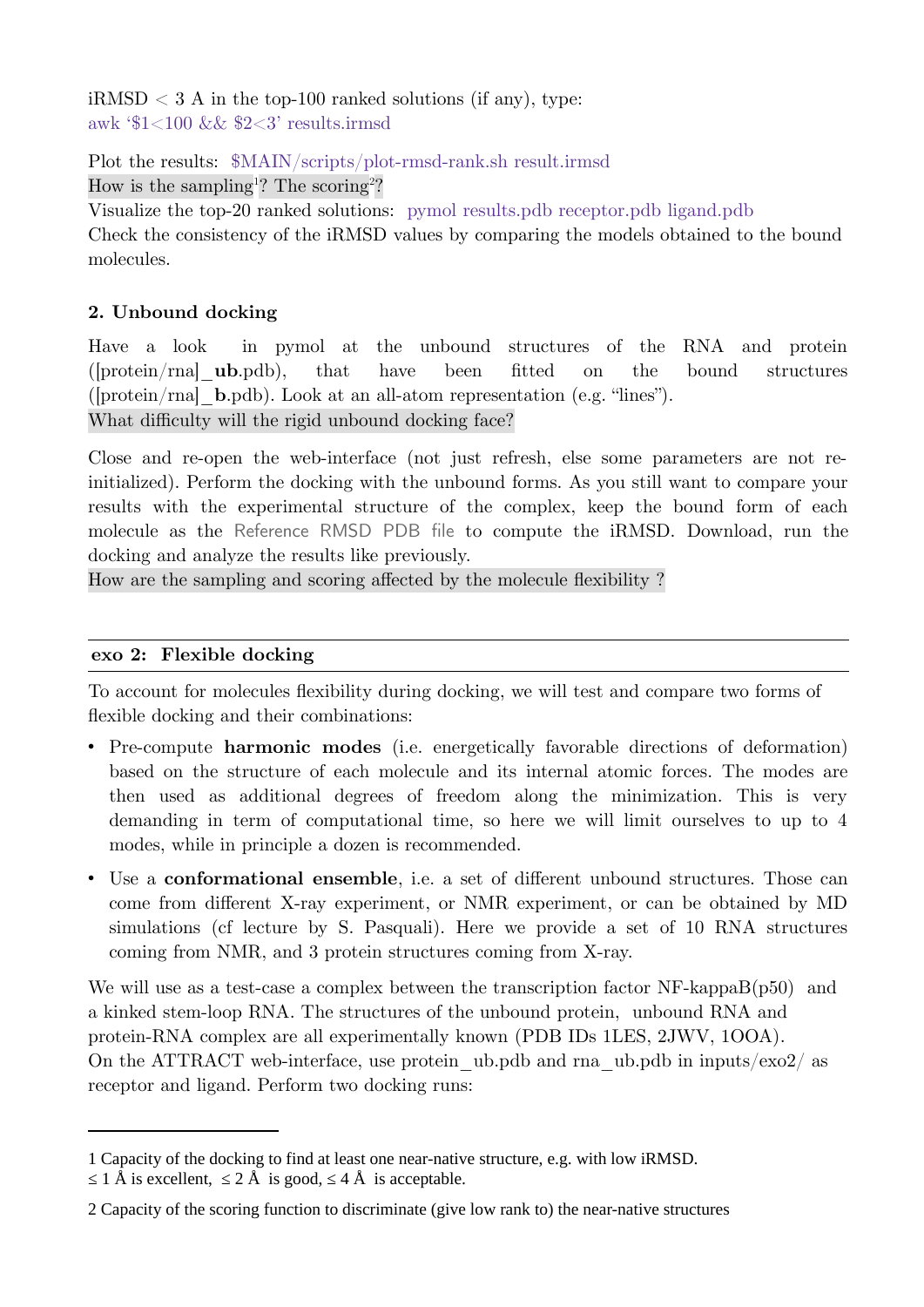## **1. Rigid docking**

No flexibility, same as previously. This will be our reference test to assess the improvement obtained by using flexible docking.

# **2. Flexible docking**

Each of you will choose one combination of flexible options, then put a cross in the corresponding box in the shared table *[here](https://docs.google.com/spreadsheets/d/1qj7v-P5C8bddM5CHeZuk36kaQDNev9g-aK5-l6tdyw8/edit?usp=sharing)* (to avoid that all groups use the same options). Use only one type of flexibility per molecule. Same settings as exo1 in **Analyses**.

- **"hm" : harmonic modes** (for receptor and/or ligand) Generate harmonic modes : on number of modes: 1-2 if hm on both molecules,  $\leq 4$  else-wise (to save time)
- **"ens" : conformational ensemble** (for receptor and/or ligand) **Receptor/Ligand**: Use [protein/rna] ub\_ens[3/10].pdb

!!! Using hm on the receptor is very time consuming. If you want to use it on the protein and not the RNA, better use the RNA as receptor and the protein as ligand. Use it on both molecules only if you run the docking on your laptop on 8 or more CPUs.

*While the docking runs, you can start preparing (but not run yet!) the docking in exo3.*

Download and analyze the results as previously. Fill up the shared table. Remove the cross and add the data on your best-RMSD solution: iRMSD (rank). It should look like this:

|           | protein<br>rigid | protein<br>ens | protein<br>$1 \text{ hm}$ | protein<br>$2 \text{ hm}$ | protein<br>$3 \text{ hm}$          | protein<br>$4 \text{ hm}$ |
|-----------|------------------|----------------|---------------------------|---------------------------|------------------------------------|---------------------------|
| RNA rigid |                  | X              |                           |                           | 0.5(2)                             |                           |
| RNA ens   |                  | 1.2(20)        | X                         |                           |                                    |                           |
| RNA 1 hm  | X                | 5.2(20)        | $>10'$ on 4 CPU           |                           | Run on your laptop<br>$if > 4$ CPU |                           |
| $RNA2$ hm |                  |                |                           |                           |                                    |                           |
| $RNA3$ hm |                  |                | Run on your laptop        |                           |                                    |                           |
| RNA 4 hm  | Χ                |                | $if > 4$ CPU              |                           |                                    |                           |

Does the flexible docking improve the sampling ?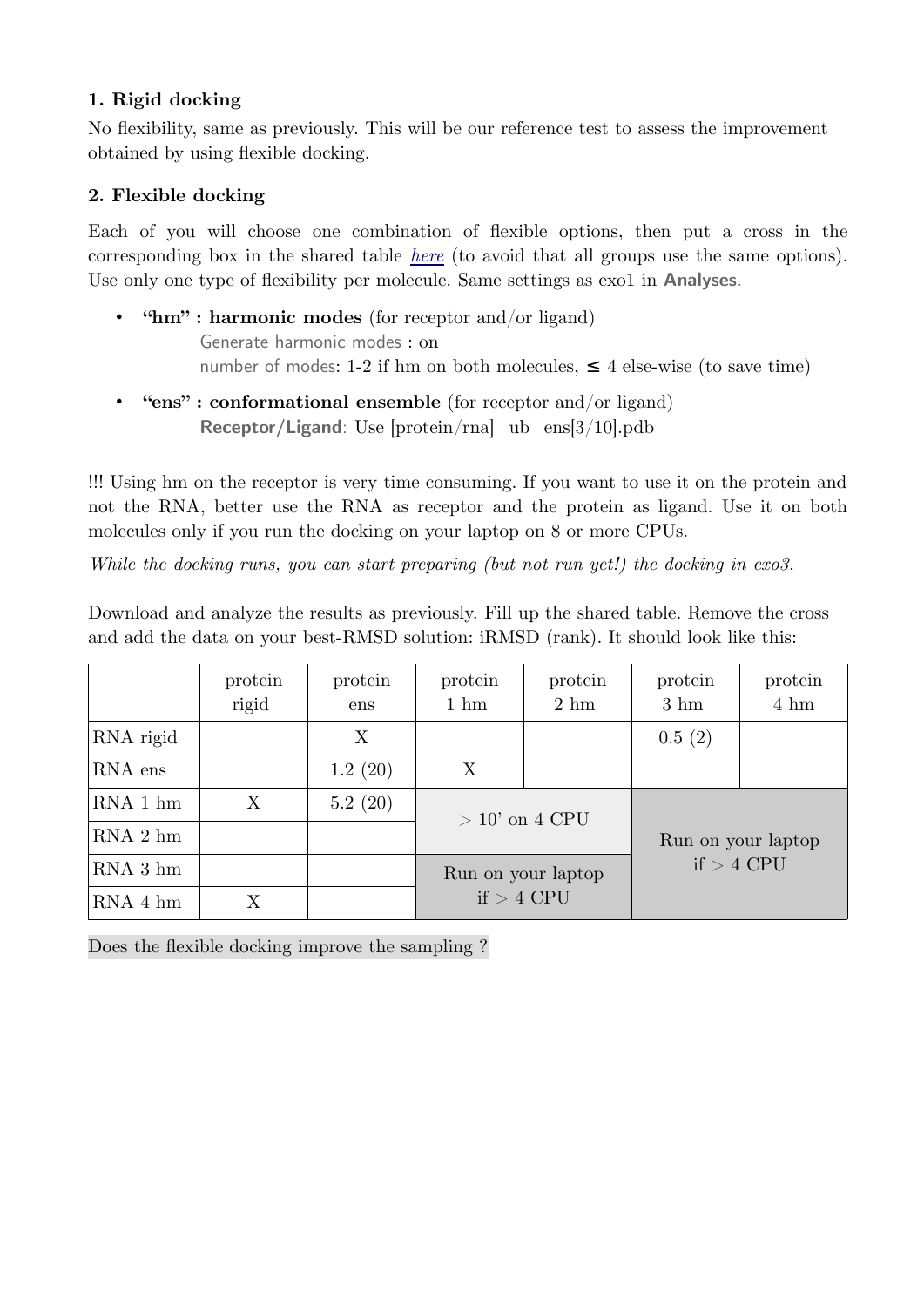#### **exo 3: Fragments docking**

In the case of single-stranded RNA, the unbound form is too flexible to be observable experimentally. We cannot use classical docking as previously. We will use a fragment-based approach to dock the RNA from its sequence. Here, we assume that we know that the RNA binds in a single-stranded state, as most protein families that bind ssRNA are well identified. We will use as an example a poly-A RNA of 8 nucleotides binding to a 2-domains poly-Abinding protein. The structure of the bound complex has been solved experimentally (PDB ID 1CVJ). We will dock AAA fragments, compare the poses to each 3-nucleotide part of the bound RNA, then assemble chains of poses overlapping by 2 nucleotides (so 6 poses in total, to get an 8-nucl chain).

 1 8 A A A A A A A A *bound RNA* [--------] frag1 *docking poses* [--------] frag2 ... [--------] frag6

One should in principle use a full-size fragment library (conformational ensemble) of thousands of conformers, to cover the structural diversity of a trinucleotide. To make computation times compatible with the time constraints of this workshop, we will use a reduced ensemble of 12 conformers.

## **1. Fragments docking**

On the web-interface, use one of the protein\_ub-1.pdb as receptor and rna\_ens12.pdb as ligand, in inputs/exo3/. Do **not** use any harmonic modes. Deactivate RMSD calculation. Run the docking.

After docking is done, first check if each fragment has been correctly sampled. From the docking directory, run: \$MAIN/scripts/rmsd.sh. In the terminal, you will see the 5 best solutions obtained for each fragment, with its rank by energy.

## **2. Fragments assembly**

Assembly the docking poses into chains of up to 6 fragments (up to 8 nucl). Adjacent poses in a chain must have their common nucleotides at the same position on the protein (concretely, have an overlap RMDS below a cutoff ). We will use the branch-and-bound method that allows you to sample only chains with a geometric mean of the ranks below a given cutoff.

We will adjust the overlap and mean-rank cutoffs in order to obtain correct solutions. This is a calibration exercise. Use:

\$MAIN/scripts/assemble.sh

| nfrag     | number of tri-nucleotides to assemble                                            |
|-----------|----------------------------------------------------------------------------------|
| cutoff    | overlap cutoff (in $\AA$ ). Start with a small one (e.g. 1.0). <b>LIMIT: 5.0</b> |
| nposes    | number of top-ranked poses to assemble. Recommended [100 - 10000]                |
| meanrank  | max geometric mean of pose ranks in each chain ( $\leq$ npose)                   |
| maxchains | max number of chains in output. Recommended $\leq$ 100000                        |